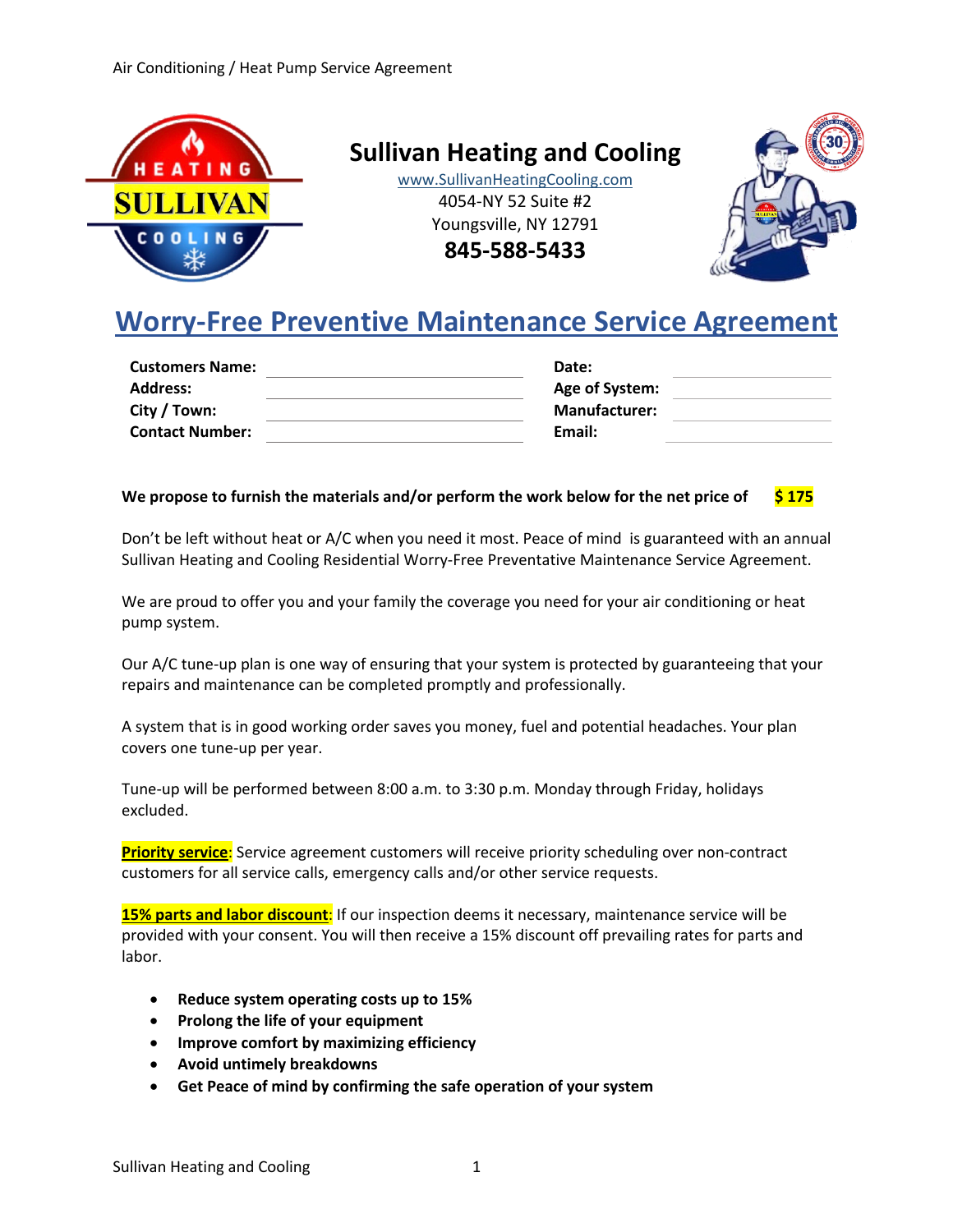# **Air Conditioning / Heat Pump System**

# **ANNUAL INSPECTION FOR AIR CONDITIONING OR HEAT PUMP SYSTEM:**

Items to be completed will be as follows:

## **One (1) Annual Service and Operational Inspection:**

- Inspect evaporator coil
- Flush condensate drain
- Clean condenser coil
- Check operation of evaporator and condenser fans
- Inspect condenser unit electrical wiring and components
- Check refrigerant cycle and levels
- Check suction and discharge
- Check pressure drop across all filters and driers
- Verify superheat
- Perform a refrigerant leak test of the condenser using an electronic leak detector
- Add up to 1lb or R-410-A refrigerant. (R-22 has been phased out and is EXCLUDED)
- Furnace / air handler air filter is cleaned or replaced (customer provides air filter)
- Inspect, clean and lubricate all motors
- Clean and wax exterior of condenser
- Make written reports and notify homeowner of any items that need further attention

# **The Terms and Conditions set forth in this Agreement form an integral part of this Agreement and are expressly incorporated herein.**

### **Total Maintenance Service Agreement Price \$ 175.00**

Service Contract Start Date:

This proposal is hereby accepted, Sullivan Heating and Cooling is authorized to proceed

# **Accepted: Approved:**

| Signature:         |                                     |
|--------------------|-------------------------------------|
| Name:              | Joseph A. Velilla                   |
| Title:             | <b>Managing Partner</b>             |
| Date:              | <b>Sullivan Heating and Cooling</b> |
| <b>Approval #:</b> | Date:                               |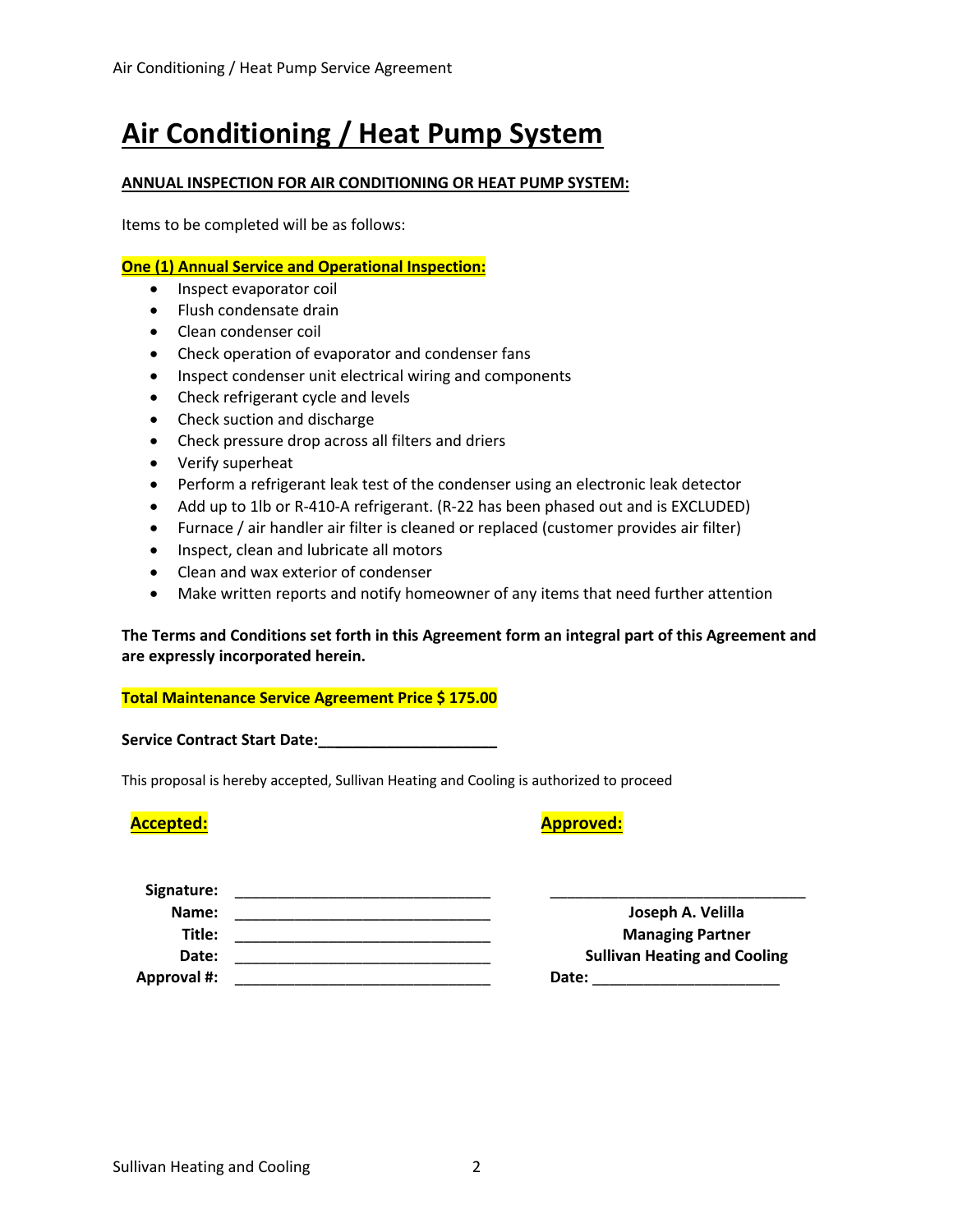# **Terms and Conditions**

#### **PAYMENT TERMS:**

Customer shall pay Seller according to the terms contained in the Installation Proposal. Final payment shall be due after the work described in the Installation Proposal is substantially completed.

#### **CHANGE ORDERS:**

During the progress of the work under this Agreement, if Customer should order extra work not specified in the Agreement, Seller may require such extra work to be considered an agreement separate and aside from this Agreement and may require payment for said extra work in advance.

#### **WORK SCHEDULE**:

Work shall be completed within a reasonable time. Performance of this Agreement is subject to labor strikes, fires, acts of war or terrorism, acts of God, adverse weather conditions not reasonably anticipated, unusual delays in transportation, Seller's ability to obtain materials, and/or any cause beyond Seller's control.

#### **SUBSTITUTIONS:**

Should Seller be unable to obtain any material(s) specified in the Agreement or any Change Order, Seller shall have the right at its sole discretion to substitute comparable materials and such substitution shall not affect the Contract Price.

#### **EXCESS MATERIALS:**

Extra materials left over upon completion shall be deemed Seller's property, and Seller may enter upon the Property's premises to remove excess material(s) at all reasonable hours.

#### **SUPERVISION RESPONSIBILITY:**

Seller shall supervise and direct the work at Customer's Property, using reasonable skill and attention. Seller shall be solely responsible for the construction means, methods, technique, sequences, and procedures for all work performed at Customer's Property pursuant to this Agreement. Customer shall not interfere with Seller's work forces or Seller's subcontractors.

#### **LIMITED WARRANTY:**

Seller shall provide Customer with a limited warranty on service and labor for the duration set forth in the Installation Agreement, beginning on the date of completion of services against defects in the quality of workmanship and/or materials ("Warranty Period"). Seller shall not be liable during or following the Warranty Period for any: (a) damage due to ordinary wear and tear or abusive use; (b) damage due to use of the equipment beyond the design temperatures (cooling set below 70°F, for instance); (c) defects that are the result of characteristics common to the materials used; (d) loss, injury or damages caused in any way by the weather elements; (e) conditions resulting from condensation on, or expansion or contraction or, any materials; (f) any water leak, blockage, freezing, or other malfunction of condensate or drain lines; and/or (g) air leaks arising from structural deficiencies within existing supply/return ducts or transitions. If Customer opts for a Warranty Period exceeding two (2) years, Customer agrees to maintain yearly service agreements with Seller for the entire duration of the Warranty Period; Seller shall not be liable for warranty repairs during the Warranty Period in the absence of such yearly service agreement(s). Customer is responsible to pay \$99 fee to transfer existing warranty to new customer within 90 days of closing. Customer is responsible for paying equipment manufacturer for any transfer of equipment warranty. Seller is not responsible for any warranties provided by the manufacturer. Seller makes no warranty to Buyer regarding materials and/or equipment installed (other than a warranty of title), and Seller authorizes no third person or party to assume any warranty obligation or liability on Seller's behalf. The only warranties applicable to the materials and/or equipment installed are those, if any, extended by the respective manufacturer that shall furnish to Buyer any and all applicable warranty documents. Seller hereby assigns to Buyer, without recourse, any applicable warranties extended to Seller. Such assignment shall constitute Seller's sole obligation and Buyer's sole exclusive remedy from Seller with regard to defective materials and/or equipment installed. This limited warranty is in lieu of all other warranties, statutory or otherwise, express or implied, all representations made by Seller, and all other obligations or liabilities respective of the Services provided at the Property. Seller disclaims all other warranties, express or implied, including without limitation any implied warranty of workmanlike construction, implied warranty of habitability, implied warranty of fitness for a particular purpose or use, and/or implied warranty of merchantability. Under no circumstances shall Seller be liable to Customer for loss of time, loss of use, inconvenience, or any other incidental or consequential damages that may arise from this Agreement. Unauthorized repairs or attempted repairs shall void this warranty entirely.

#### **DESIGN CONDITIONS:**

All equipment is designed according to the Manual J. standard design temperatures for Hudson Valley, NY (Cooling: 75°F indoor dry bulb temperature w/ 50% indoor relative humidity at 92°F outdoor dry bulb temperature. Heating: 70°F indoor dry bulb temperature w/ 50% indoor relative humidity at 23°F outdoor dry bulb temperature). Seller is not responsible for cooling/heating beyond the Manual J. standard design temperatures, high humidity levels, system reaching dew point, ductwork sweating/producing condensate due to home infiltration rates or any other reason. R-values, structural tightness, ductwork conditions, home infiltration, leakage of ductwork, building materials and any other factor in the load calculation will be determined by the information the Customer provides to Seller upon initial consultation, Seller is not responsible for any problems incurred due to incorrect information provided by Customer at the time of consultation and load calculation. If Customer does not authorize Seller to conduct its own testing to determine load calculations, all insulation values, Seller shall size the new HVAC system based on the size of the existing HVAC system. In such case, Seller shall not be responsible for problems caused by over sizing (including without limitation short cycling, humidity control, and mold growth) or under sizing (including without limitation inability to heat or cool within the Manual J. standard design temperatures).

#### **PERFORMANCE OR CONDITION OF EXISTING EQUIPMENT:**

Seller is not responsible for the performance, functionality, or compatibility of existing equipment, ductwork, duct board, controls, or other equipment/materials that is not replaced during a job installation and that Customer agrees to keep in place. In the event that the system fails to operate properly, the Warranty service will only cover the newly installed equipment, controls, or materials, as well as our workmanship. In the event that an existing piece of equipment prevents the proper start up or operation of the new equipment or system, Customer assumes all responsibility for any additional service charges that may be incurred.